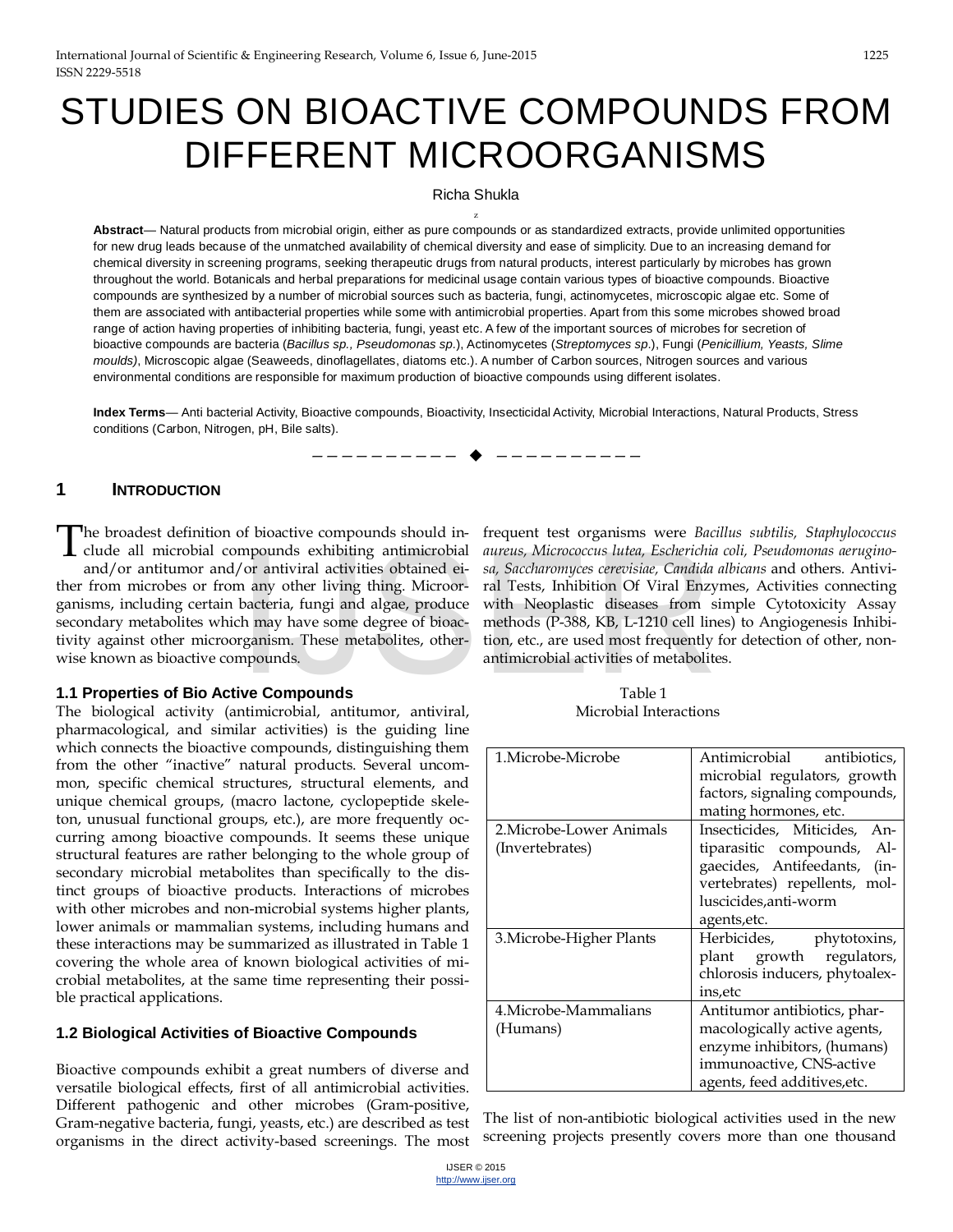International Journal of Scientific & Engineering Research, Volume 6, Issue 6, June-2015 1226 ISSN 2229-5518

different types of bioactivities; cell based receptor binding- or enzymatic assay methods and many other specific tests and targets. Most of the presently known non-antibiotic bioactivities may be classified as:

- 1) pharmacological-biochemical or medical activity,
- 2) agricultural activity,
- 3) regulatory, biophysical and other activities

#### **2 CHEMICAL STRUCTURES (CHEMICAL DIVERSITY) 2.1 Increasing the Biosynthetic Diversity**

The wide range of specific and complex chemical structures, with fascinating array of diverse, unique functional groups occur, than in the group of antibiotics and other bioactive microbial secondary metabolites.

Compounds in this group cover all types of organic compounds from the simple acrylamidine (MW: 72) to the most complicated structures, such as the macrocyclic colubricidin (MW: 2154), which includes large glycosilated macrolactone ring, pyridine and pyrrole moieties. The polycyclic tetropetalone-A contains one of the most complicated heterocyclic ring systems with quinone and glycosidic functionalities or the macrocyclic versipelostatin also have fascinating new structures. The overwhelming majority of new compounds are 14 composed of new variations and arrangement of the old known structural elements. It is true that the structural variations, the unique combinations of rare moieties and skeletons of natural products due to the extremely versatile biosynthetic capacity (extensive branching, series of alternative reactions, isomerization, condensations, polymerization, oxidation, alkylation, etc.) of the microbes, first of all actinomycetes, are inexhaustible. This specific nature of the microbial biosynthesis, led to the isolation of a great number of analogs and a series of homologues, the so called minor components. A great part of "new" compounds discovered in the last decades (about 30%) were this kind of minor compounds. The reason of the declining effectivity to obtain new chemical types, in general may be the result of the

- 1) Exhaustion of the biological sources
- 2) Imperfect screening methodologies.

Certainly the second reason is the critical one. Nature as a source of new chemicals is supposed to be almost inexhaustible, but the classical screening methods used for long time do not meet the recent requirements of human therapy and agriculture. All chemotherapeutic agents used today belong to a limited number of chemical types (or close derivatives) discovered in the past by the classical methods.

#### **2.2 Important Bioactive Compounds Examples**

The first documented bioactive marine microbial metabolite was isolated by Burkholder and co-workers in 1966 from a marine Pseudomonas sp. (Burkholder 1966). The structure of this unique highly brominated pyrrole antibiotic.



Fig 1 Brominated Pyrrole is an antibiotic

Fig 2 Bioactive compounds containing Chiral Amines



- a) Amikacin
- b) Sitagliptin
- c) Oseltamivir
- d) Chloroquine Intermediate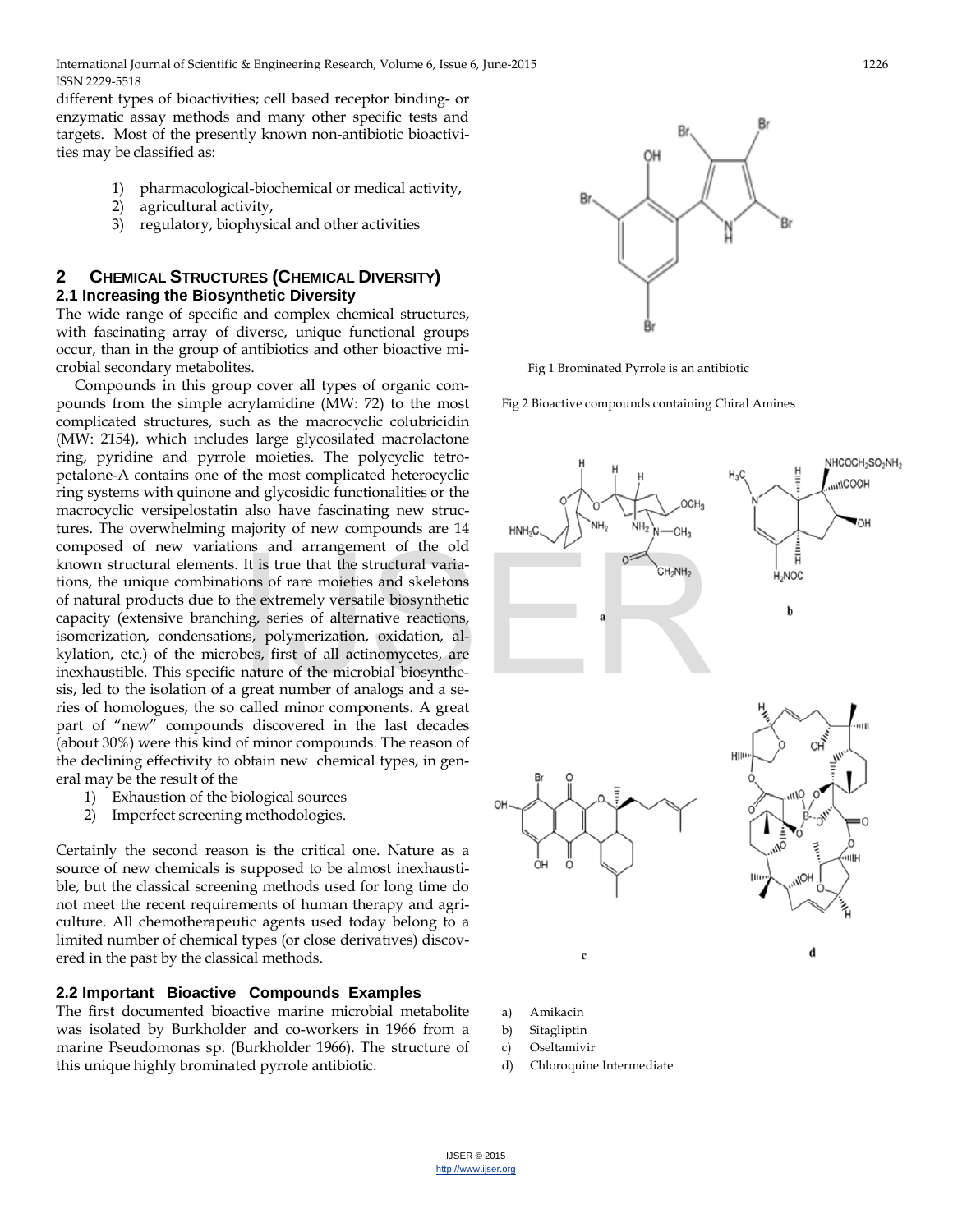International Journal of Scientific & Engineering Research, Volume 6, Issue 6, June-2015 1227 ISSN 2229-5518

TABLE 2 DIFFERENT METABOLITES PRODUCED FROM *STREPTOMYCES*

|   | Metabolite    | <b>Producing strain</b>        | Source          | Activity   | <b>Class</b>   | Reference            |
|---|---------------|--------------------------------|-----------------|------------|----------------|----------------------|
| a | Istamycin     | Streptomyces                   | Marine sediment | Antibiotic | Aminoglycoside | Okami et al 1979     |
|   |               | tenjimariensis                 |                 |            |                |                      |
| b | Altemicidin   | Streptomyces<br>sioyaensis     | Marine sediment | Anticancer | Alkaloid       | Takahashi et al 1989 |
|   | Marinone      | Streptomyces sp.               | Marine sediment | Antibiotic | Napthoquinone  | Pathirana et al 1992 |
| d | Asplasmomycin | <b>Streptomyces</b><br>griseus | Marine sediment | Antibiotic |                | Nakamura et al 1977  |



 $\bf{a}$ 



 $\mathbf b$ Fig 3 The Structures of Bioactive Metabolites from New Marine Actinomycete Genera a) Salinosporamide A b) Marinomycin A

# **3 MECHANISM OF ACTION OF BIOACTIVE COMPOUNDS**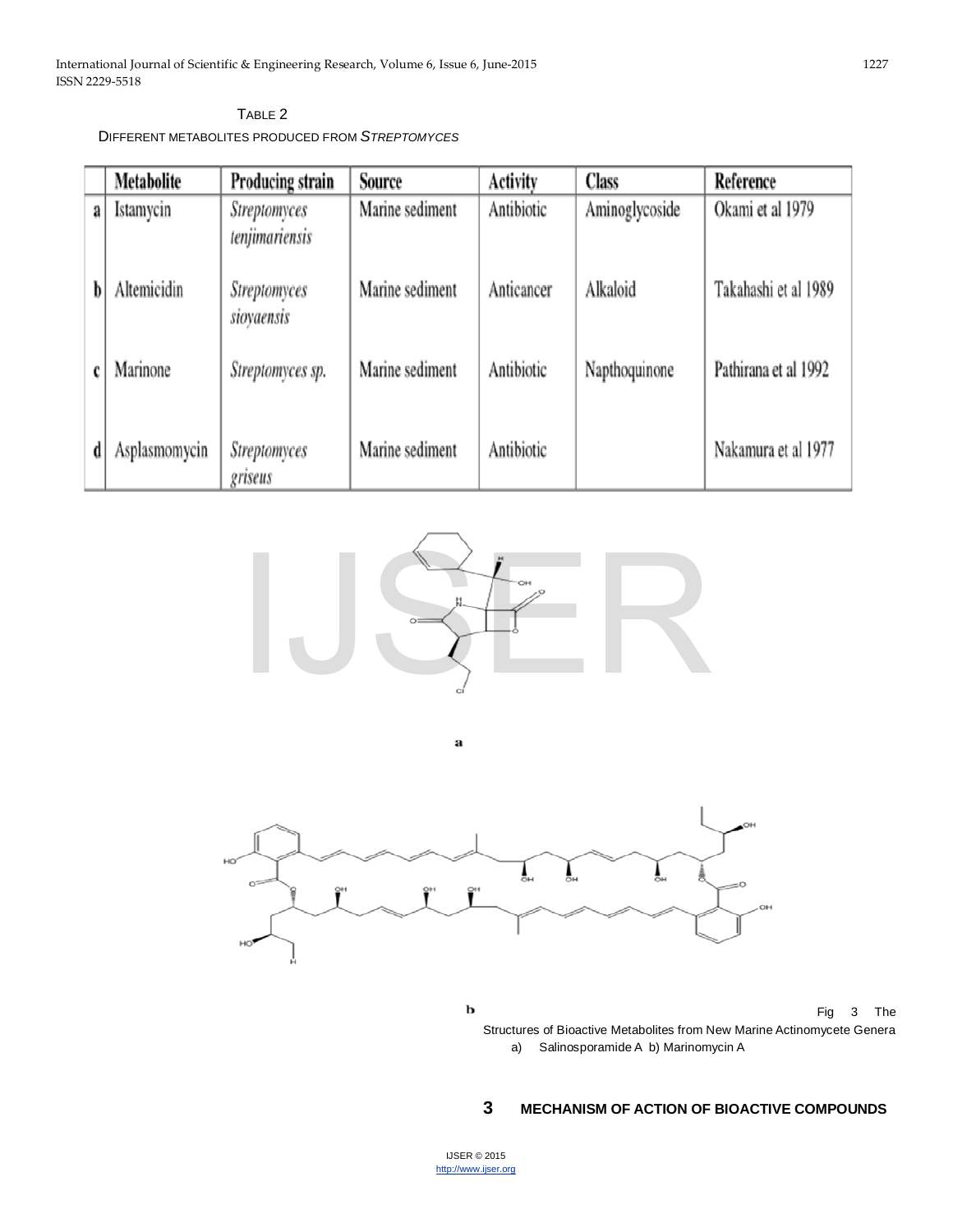International Journal of Scientific & Engineering Research, Volume 6, Issue 6, June-2015 1228 ISSN 2229-5518

Various antibacterial targets exist, in which antibiotics interfere with the essential pathways of the bacterial metabolism. These targets are the interaction with the cytoplasmic membrane, the inhibition of cell wall biosynthesis, or the inhibition of replicational, transcriptional, and translational processes. Glycopeptide antibiotics also inhibit the cell wall biosynthesis. Glycopeptide antibiotics cannot cross the outer membrane of gramnegative bacteria because of their size and polarity, and thus, their antibiotic effects are restricted to gram-positive bacteria and so the most important bacterial strains, which are combated with glycopeptides, are gram-positive enterococci, staphylococci, and streptococci. The primary antibiotic effect of glycopeptide antibiotics is based on the binding to the D-Ala-D-Ala dipeptide motive of the bacterial cell wall biosynthesis. In contrast to penicillin, which covalently binds to an enzymatic target, glycopeptide antibiotics represent substrate binders that shield the substrate from transpeptidation but also from transglycosylation reactions. Varying antibiotic activities of these derivatives is based on the structural variations in the degree of glycosylation, N-terminal methylation, chlorination, and differences in the length of fatty acid side chains. Of some importance is the ability of most glycopeptides to form dimers (e.g., eremomycin) or to insert into bacterial membranes (e.g., teicoplanin). Dimer formation is strongly dependent on the nature of the carbohydrates attached to a glycon and on the attachment site of these residues. Chloroeremomycin, which contains the amino sugar 4-epi-vancosamine, forms dimers with six hydrogen bonds, whereas Vancomycin shows a weak dimerization tendency by the formation of only four hydrogen bonds. The dimerization behavior originally observed with NMR has also been confirmed by x-ray crystallography. Fig 4 Mechanism of Beauvericin<br>
4-epi-vancosamine, forms dimers<br>
Tig 4 Mechanism of Beauvericin<br>
1-epi-vancosamine, forms dimers<br>
Internation of only four hydrogen<br>
Eq 4 Mechanism of Beauvericin<br>
1-epi-vancosamine, forms d

#### **3.1 Insecticidal Activity**

The insecticidal activity of bioactive compounds was first discovered by Hamill et al. from *B. bassiana* against *salina*, which was considered a model organism to study insecticidal activity. Bioactive compounds are not applied directly as a commercial insecticidal agent instead with the movement of insect, for example the entomopathogenic fungus could propagate in insect bodies and spread widely by insect movement. The entomopathogenic fungus would give rise to a good control efficiency of insects even if a small amount of the spores of the entomopathogenic fungus are used. The careful evaluation of bioactive compounds production should ensure that their does not increase above threshold limits

#### **Antitumor Activity**

The cytotoxicity of bioactive compounds (Beauvericin) to human leukemia cells has been frequently reported. Fig 4 shows the Antitumour activity of Beauvericin to human leukemia cells



Fig 4 Mechanism of Beauvericin

#### **Antibacterial Activity**

A bioactive compound has a strong antibacterial activity against human, animal and plant pathogenic bacteria, with no selectively between Gram-positive and Gram-negative bacteria. It is possible that other cell organelles or enzyme systems are the targets of bioactive compounds. Despite its broadspectrum antibacterial activity, the antifungal activity of bioactive compounds as a single agent is rarely reported. Therefore, the target of bioactive compounds is different for bacteria and fungi and could include targets such as the ribosome or the cell nucleus. The activity of bioactive compounds should be investigated against drug resistant bacteria. Based on the antibacterial activity against plant pathogens, bioactive compounds could be utilized in the control of non-food crop diseases, to solve the problems of drug resistance, deadly bacterial infections.

#### **Antifungal Activity**

The lack of antifungal activity of bioactive compounds as a single agent arises because many of them are fungal product. However, Zhang et al. and Fukuda et al. reported the antifungal activity of bioactive compounds in combination with Ketoconazole or Miconazole. Bioactive compounds (0.5 mg/kg)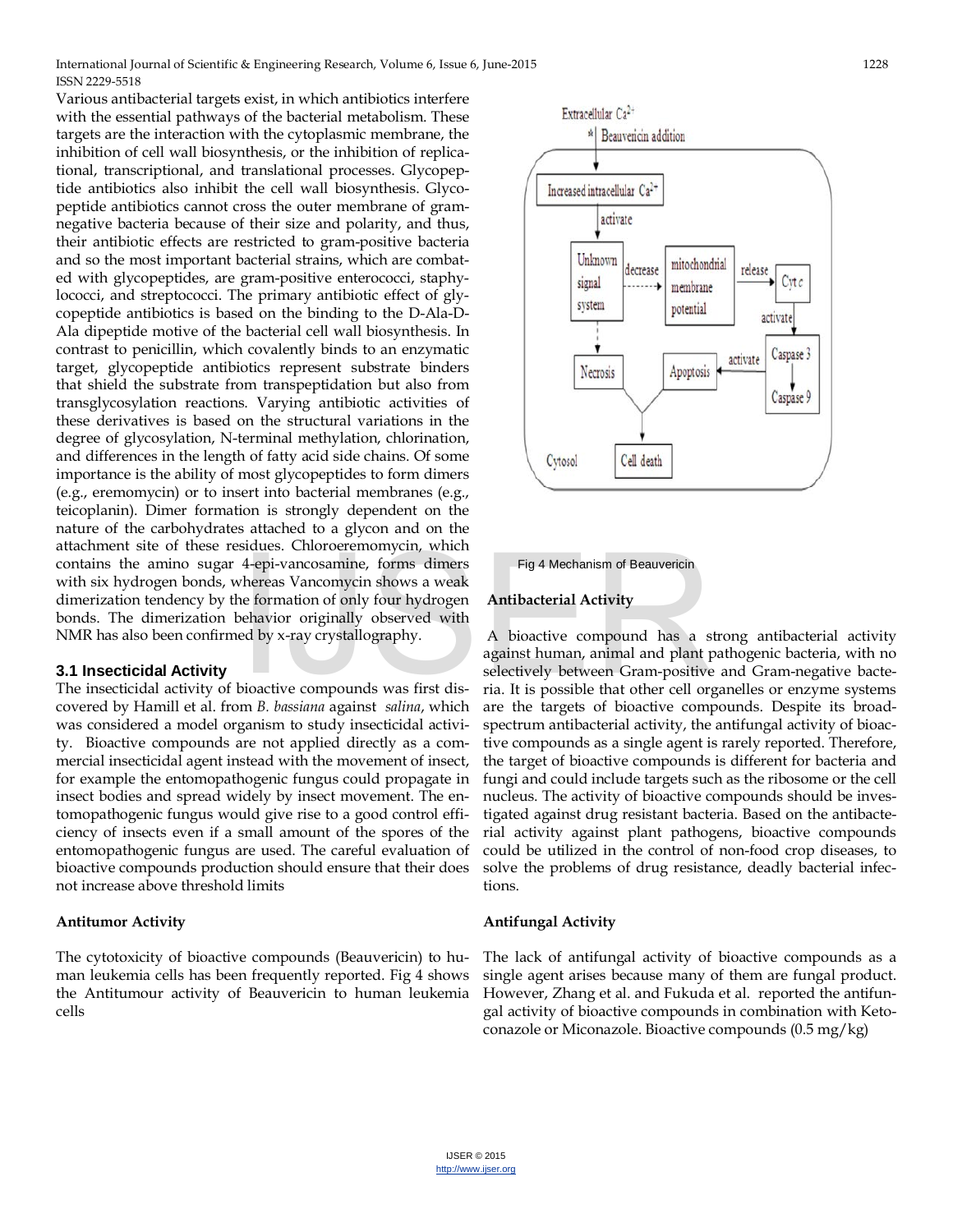International Journal of Scientific & Engineering Research, Volume 6, Issue 6, June-2015 1229 ISSN 2229-5518

Combined with ketoconazole (0.5 mg/kg) had remarkable antifungal activity against *Candida parapsilosis*, which can quickly cause high mortality rates, particularly in neonates. Both bioactive compounds and ketoconazole alone have little to no effect on *C. parapsilosis*. If the antifungal mechanism of bioactive compounds is similar to the cytotoxic mechanism in leukemia cells, it would indicate that the fungus itself can inhibit the "unknown signal system" until another compound, such as ketoconazole, is added to unlock the signaling system. **The method of combining bioactive compounds with another compound offers a new way to develop and utilize the biological activity of bioactive compounds.** 

#### **Antiviral Activity**

The antiviral activity of bioactive compounds has also been detected. According to Shank et al., bioactive compounds are the most effective inhibitor of the cyclic hexadepsipeptides that inhibit HIV-1 integrase. Enniatins have a comparatively weak activity despite having a similar structure, which implies that the activity of bioactive compounds could be due to the primary structural difference, N-methylation. Viral infections can result in fatal and epidemic diseases. Therefore, the antiviral activity of bioactive compounds should be investigated for its potential clinical effects and activity against other serious viruses, such as HBV, SARS, H1N1 and AIV.

# **4 PRODUCTION OF BIO-ACTIVE COMPOUNDS**

Microorganisms as a whole are highly efficient in their ability to produce many kinds of antibiotics and other bioactive compound and appear to be very opportunistic wrt antibiotic production, respond differently to fermentation environments. Complexity is involved in the biosynthesis and biodegradation of these compounds. Effective suppression of diseases by many microorganisms is largely affected by environmental conditions and nutritional conditions (Hannusch & Boland, 1996; Guetsky *et al*., 2001; Kurze & Bahl, 2001; Abdel-Gawad, 2002). **SIO-ACTIVE COMPOUNDS**<br>
TABLE 6<br>
ole are highly efficient in their abil-<br>
of antibiotics and other bioactive<br>
e very opportunistic wrt antibiotic<br>
multy to fermentation environments.<br>
TABLE 6<br>
NO. TOTAL U.S SALES AND FOREC

#### TABLE3

SALE VOLUMES OF FUNCTIONAL FOODS IN THE U.S DURING 2011 AND 2012

| S.N<br>О.      | Products                   | 2011      |      | 2012      |         | Change<br>$(2011 - 2012)$ |
|----------------|----------------------------|-----------|------|-----------|---------|---------------------------|
|                |                            | \$million | $\%$ | \$million | %       | %                         |
| $\mathbf{1}$   | &<br>Dairy<br>Marine       | 1,459     | 71   | 1,959     | 74      | 34                        |
| 2              | Cereal                     | 410       | 20   | 434       | 16      | 6                         |
| 3              | &<br>Bars<br><b>Snacks</b> | 92        | 5    | 197       | 7       | 113                       |
| $\overline{4}$ | Bakery                     | 79        | 4    | 56        | 2       | $-29$                     |
|                | Total                      | 2,041     | 100  | 2,646     | 10<br>0 | 30                        |

 TABLE 5 CLASSIFICATION OF BIOACTIVE COMPOUNDS

| S.No. | Source                    | Activity      | Properties                     | Reference                 |
|-------|---------------------------|---------------|--------------------------------|---------------------------|
| 1.    | <b>Phenolic Compounds</b> |               |                                |                           |
|       | a)Essential Oils          | Antimicrobial | <b>Controlling Biofilm</b>     | Tyagi and Malik, 2010     |
|       | b)Tannins                 | Antimicrobial | <b>Controlling Biofilm</b>     | Al-Shuneigat et al., 2005 |
| 2.    | Protobiotic Bacteria      |               |                                |                           |
|       | a)Lactic Acid             | Antagonistic  | <b>Inhibition of Pathogens</b> | Bielecka et al., 1998     |
|       | b)Hydrogen peroxide       | Antagonistic  | <b>Inhibition of Pathogens</b> | Bielecka et al., 1998     |
|       | c) Acetic acids           | Antagonistic  | <b>Inhibition of Pathogens</b> | Bielecka et al., 1998     |
| 3.    | Lactic acid bacteria      |               |                                |                           |
|       | a)Bacteriocin             | Antimicrobial | Anticarcinogenic               | Fools et al., 1999        |
|       | b) Organic acids          | Antimicrobial | Lactose tolerance              | Hirayama & Rafter, 2000   |
|       | c)Hydrogen peroxide       | Antimicrobial | Reduces<br>intestinal          | McNaught and MacFie,      |
|       |                           |               | disorders                      | 2001                      |
|       | d)Lacto Peroxidase        | Antimicrobial | Anti Cholesterol               | Zubillaga et al., 2001    |
|       | e) Diacetyl               | Antimicrobial | <b>Inhibition of Pathogens</b> | Kamala, 1997              |
|       | f)Ethanol                 | Antimicrobial | <b>Inhibition of Pathogens</b> | <b>Wilcox, 2003</b>       |
|       | $g$ ) CO <sub>2</sub>     | Antimicrobial | <b>Inhibition of Pathogens</b> | Fools et al., 1999        |

#### TABLE 6

#### TOTAL U.S SALES AND FORECAST OF FUNCTIONAL FOODS AT CUR-RENT PRICE, 2002-2012

| S.  | Year | <i><b>\$million</b></i> | %Change | Index        | Index        |
|-----|------|-------------------------|---------|--------------|--------------|
| No. |      |                         |         | $2002 = 100$ | $2012 = 100$ |
| 1.  | 2002 | 1,620                   |         | 100          | 61           |
| 2.  | 2003 | 1,666                   | 2.8     | 103          | 63           |
| 3.  | 2004 | 1,776                   | 6.6     | 110          | 67           |
| 4.  | 2005 | 2,041                   | 14.9    | 126          | 77           |
| 5.  | 2006 | 2,385                   | 16.9    | 147          | 90           |
| 6.  | 2007 | 2,646                   | 10.9    | 163          | 100          |
| 7.  | 2008 | 2,879                   | 8.8     | 178          | 109          |
| 8.  | 2009 | 3,117                   | 8.3     | 192          | 118          |
| 9.  | 2010 | 3,359                   | 7.8     | 207          | 127          |
| 10. | 2011 | 3,611                   | 7.5     | 223          | 136          |
| 11. | 2012 | 3,874                   | 7.3     | 239          | 146          |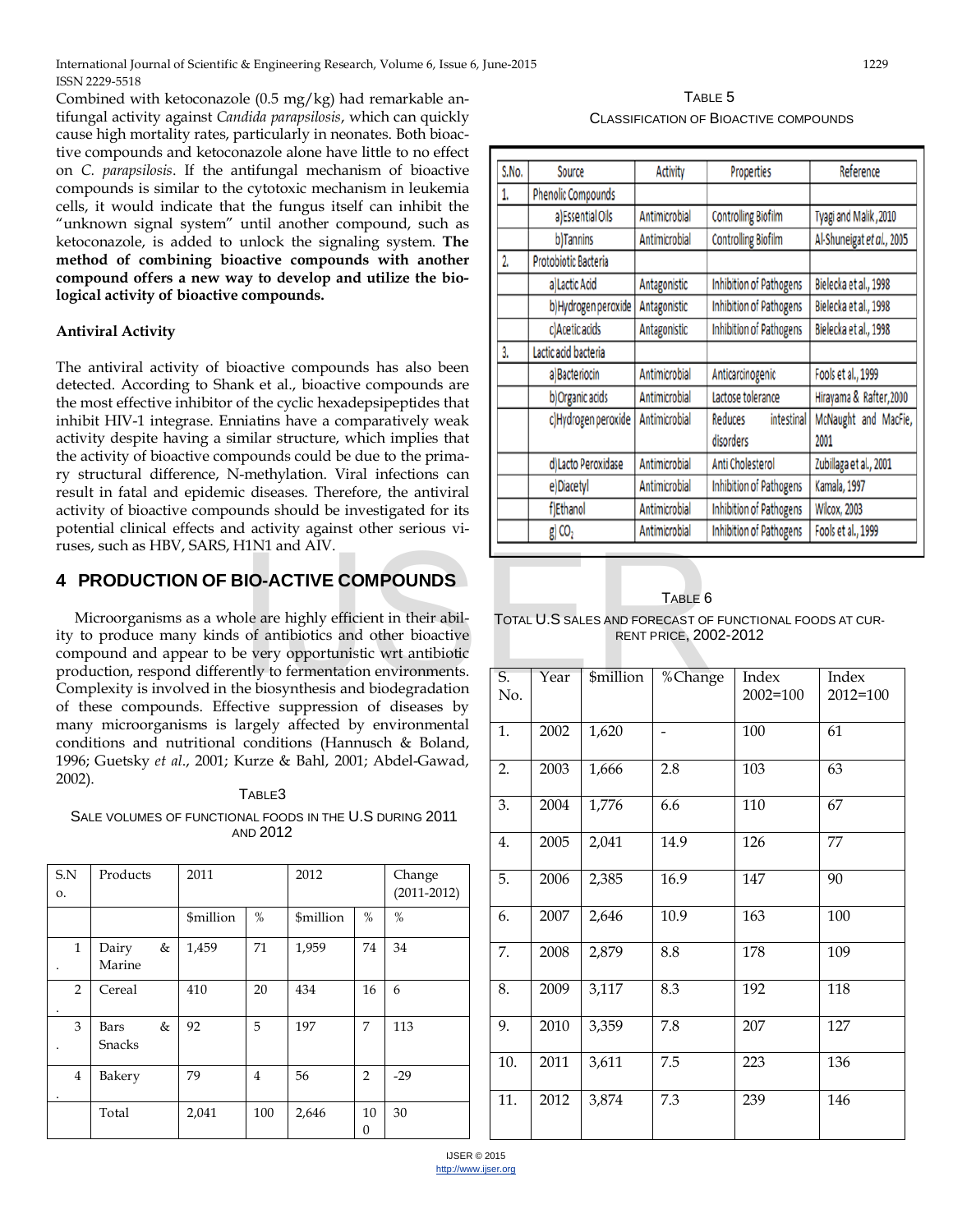Globally, digestive health claims are leading functiobal foods. A report also showed that functional foods and beverages providing digestive health benefits are growing, both in the traditional categories where the claim emerged for yoghurt and dairy based beverages are new and unique. New categories such as prepared meals and snack mixes (Prepared foods 2009). In coming years functional foods are expected to grow continuously. This trend stems from an ever growing number of products capitalizing on natural ingredients and providing health benefits. Table shows the top 10 U.S digestive health subcategories by number of new product introduction up to 2012.

#### TABLE 7

TOP U.S DIGESTIVE HEALTH SUBCATEGORIES (BY NUMBER OF NEW PRODUCT INSTRUCTIONS)

| S.<br>No. | Category                  | 2012           | 2011           | 2010          | 2009           | complexes with higher fatty acids,<br>compounds water soluble, volati                                              |
|-----------|---------------------------|----------------|----------------|---------------|----------------|--------------------------------------------------------------------------------------------------------------------|
| 1.        | Spoonable<br>yoghurt      | 42             | 28             | 24            | $\Omega$       | and unstable substances becomes n<br>that are susceptible to microbial a<br>wada et al., 1987).                    |
| 2.        | Cheese                    | 7              | 15             | $\mathbf{1}$  | $\Omega$       |                                                                                                                    |
| 3.        | Dairy prod-<br>ucts       | 7              | $\mathbf{1}$   | $\Omega$      | $\theta$       | 4.3 Effect of Temperature<br>The effect of temperature on antibi                                                   |
| 4.        | Snack & bars              | 5              | $\mathbf Q$    | $\mathcal{P}$ | $\Omega$       | that of pH. Cryophilic, Mesophilic,<br>ganisms must be cultivated under                                            |
| 5.        | Soy yoghurt               | 5              | $\theta$       | $\Omega$      | $\overline{0}$ | physiological (20°-40°C), and high<br>spectively. Antibiotic production va<br>ture are varied within any one of th |
| 6.        | Juice                     | $\overline{4}$ | $\overline{2}$ | $\Omega$      | $\overline{1}$ | A cryophilic strain of Streptomyces                                                                                |
| 7.        | Prepared<br>meals         | $\overline{4}$ | $\Omega$       | $\Omega$      | 0              | antibiotic A-60 at 15°C, but did<br>al., 1977).                                                                    |
| 8.        | Hot cereals               | 3              | $\overline{2}$ | $\Omega$      | $\overline{0}$ |                                                                                                                    |
| 9.        | Liquid cul-<br>tured milk | $\overline{2}$ | 6              | $\mathbf{1}$  | $\mathbf{1}$   | 4.4 Effect of Aeration, Agitation<br>Oxygen, absolutely necessary for                                              |
| 10.       | Cold cereals              | $\overline{2}$ | 3              | $\mathbf{1}$  | $\theta$       | ganisms, is dissolved into culture<br>flasks on a rotary (or reciprocal) sl<br>tion and agitation in a jar fermen  |
| 11.       | Snack mixes               | $\overline{2}$ | $\Omega$       | $\Omega$      | $\theta$       | solved together with oxygen whe<br>these gases affect antibiotic produc                                            |

*Source:* Mintel GNDP (through May 2012); Prepared FOODS (2008).

Although bioactive compounds in milk and dairy products have been extensively studied the last couple of decades, there are very few publications available for dairy animal species that provide valuable information especially in developing countries of Asia and Africa

### **4.1 Effect of Carbon Sources**

Carbon compounds constitute the major requirement for growth as they enter in different metabolic process resulting in the production of bioactive compounds (Gebreel *et al.,* 2008). The quantity of carbon source in the basal liquid medium affects the production of antimicrobial substances against plants pathogenic fungi. Dikin *et al.* (2005) reported that the quantity of **lactose** in the basal liquid medium affected the production of antimicrobial substances by *Burkholderia cepacia* RB47 and **5 CONCLUSION**

*Microbacterium testaceum* RU7 against *Schizophyllum commune*. Wicklow *et al.* (1998) reported that optimal quality of antimicrobial substances very much affected by the quantity of **Maltose, Dextrose, Glucose, Starch** etc as these in turn effect the density of bacterial cells.

#### **4.2 Effect of Metal Ions**

Several metal ions affect antibiotic production including both promotion and inhibition of antibiotic biosynthesis, which are caused at steps of transmethylation (**Co2+**), biodegradation (**Cu2+** and **Mg2+**), and others. **Zeolite, Kaoline, Celite,** and other natural minerals interact with microbial cells to suppress pellet formation which leads to enhancement of antibiotic production. Increased uptake of oxygen and nutrients, which if occurs along with suppressed pellet formation, favors secondary metabolite **biosynthesis**. Cyclodextrins form inclusion complexes with higher fatty acids, thereby rendering lipophilic compounds water soluble, volatile substances, non-volatile and unstable substances becomes more stable, and compounds that are susceptible to microbial attack become resistant (Oswada et al., 1987).

#### **4.3 Effect of Temperature**

The effect of temperature on antibiotic production is similar to that of pH. Cryophilic, Mesophilic, and Thermophilic microorganisms must be cultivated under conditions of low **(0˚- 15˚C),** physiological **(20˚- 40˚C),** and high **(>50˚C)** temperatures, respectively. Antibiotic production varies when growth temperature are varied within any one of the three temperature ranges. A cryophilic strain of *Streptomyces* produced an antibacterial antibiotic A-60 at 15˚C, but did not so at 28˚C (Ogata et al.,1977).

#### **4.4 Effect of Aeration, Agitation and Pellet Formation**

**Oxygen**, absolutely necessary for aerobic growth of microorganisms, is dissolved into culture fluids by shaking culture flasks on a rotary (or reciprocal) shaking machine or by aeration and agitation in a jar fermentor. **Carbon dioxide** is dissolved together with oxygen when air is used, and both of these gases affect antibiotic production. Dissolved oxygen tension decreases to its lowest level when growth rate is maximum. If the minimum level reaches zero, the antibiotic biosynthetic machinery appears to be damaged in some organisms, and antibiotic production does not start when the normal production phase is entered.

According to Arai et al., (1976), when a strain of *Streptomyces* sp. was grown in a jar fermentor with agitation at 500 rpm, the minimum oxygen tension was sufficiently high to allow later co production of mimosamycin and chlorocarcins A, B and C. When the agitation was reduced to 250 rpm, the minimum oxygen tension reached zero, and no production of these two antibiotics occurred, however, production of Streptothricin did begin. Tetracycline production by *S.aureofaciens*  was susceptible to low oxygen tension but was not to  $CO<sub>2</sub>$ .

IJSER © 2015 [http://www.ijser.org](http://www.ijser.org/)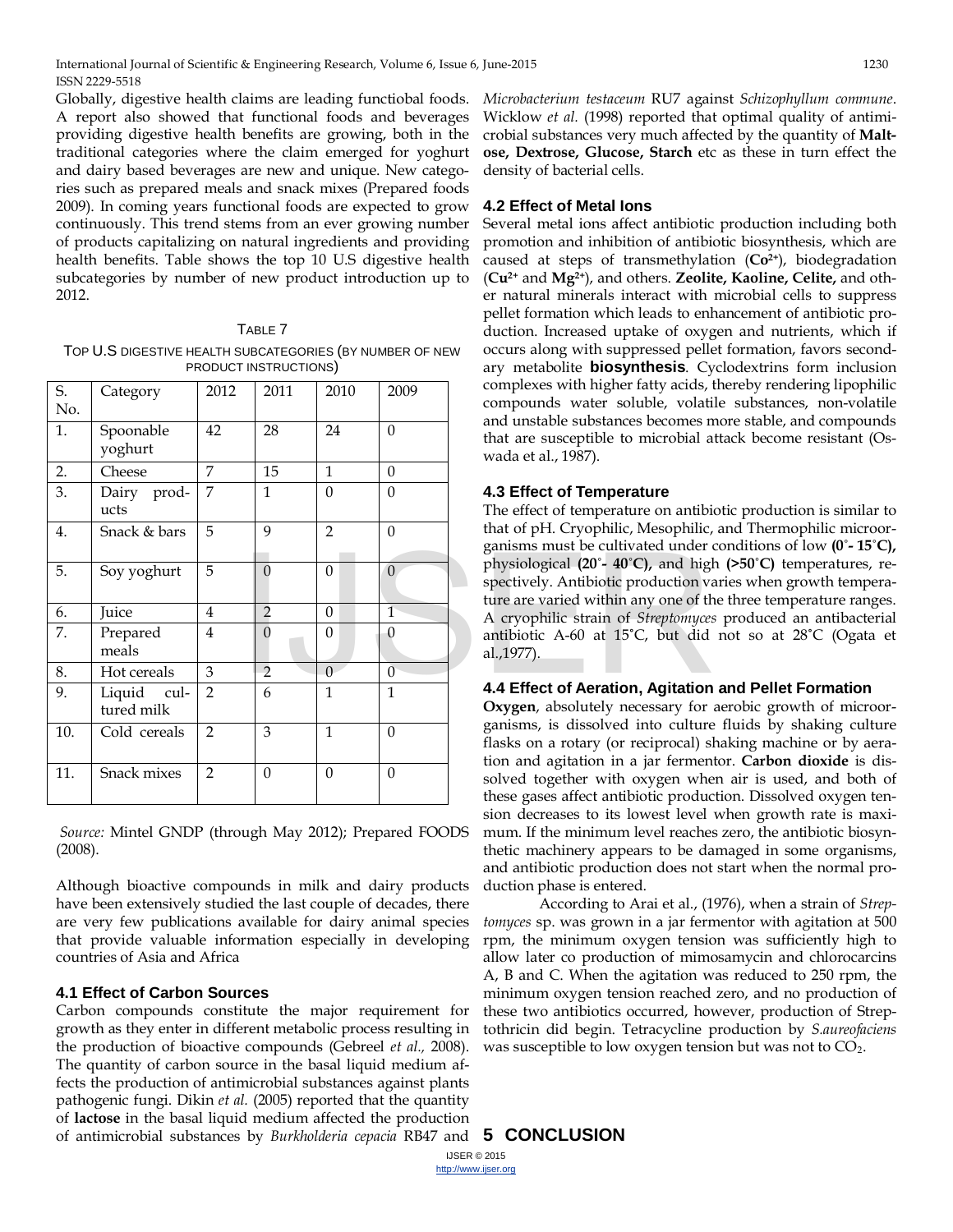Natural products are a very important resource for the elaboration of medicines. Although a big number of plants, microbes and marine resources have been evaluated in the search of new bioactive compounds, it turns out to be insufficient and it is necessary and important to continue with the search of new secondary metabolites, especially those that are associated with fruit salads and other edibles. Extensive exploration of antibiotics has lead to development of bacteria strains that are resistant to many of the known drugs apart from search for new antibiotic compounds. The treatment with chemotherapy for the diverse causes of different types of cancer that are present today, appears effective, so the investigation becomes necessary in the chemistry of the natural products. The methods of bacterial culture and identification have become very promising especially, those done through molecular techniques, by which it is possible to identify a strain up to species and sometimes at subspecies level. The diverse relationships that exist between microorganisms provoke that bacterial compounds can eventually be used for human well-being.

# **6 FUTURE ASPECT**

The strategies for drug discovery has been evolving constantly, today researchers do not conform with the finding of new and potent metabolites, now and for future days it has become important to do phylogenetic studies, structure elucidation of chemical compounds, bioinformatics approaches, genomics, proteomics, reverse pharmacology and so on. One fundamental field that has to be developed is the improvement of more efficient culture media, because we need to culture all the strains of potential microorganism to be able to evaluate and separate its bioactive compounds. At the same time we can identify the genes of cultivable and non-cultivable bacteria by molecular techniques to compare and try to demonstrate that the strains of bacteria with very similar DNA sequences have equally similar metabolites and culture requirements, if this is true, we can further work on the properties exhibited by different bioactive compounds. Methodological improvements studies based on the characterization of the bioactive compounds produced by microorganisms and a better understanding of host-microbe interactions should be used to provide further insight into the adaptive strategies against microbial pathogens that is how secondary metabolites regulate microbial interactions. The new soft ionization methods: Matrix-Assisted Laser Desorption Ionization (MALDI) and Electrospray Ionization (EI) are the recent approach used in a variety of new and innovative Mass Spectrometric (MS) applications. With them, is easier to analyze surfaces, they are tolerant to impurities and do not require extensive sample preparations. A sensitive and precise Mass Spectrometric approach like Desorption Electrospray Ionization (DESI) should be used to measure the physical location and quantities of natural products on biological tissue surfaces, cells or even complex mixed-species assemblages. These imaging techniques known as "molecular eyes" are very precise and represent the last technological advance used to locate natural products in biological tissues (Esquenazi et al., 2009) allowing the study of the Throm which the intention of the and the state and the studies, structure elucidation of tools are intended at studying constraints approaches, genomics, gene families, whereas computation acology and so on. One fundamen-g

interface between the confluence of natural products chemistry, biology and ecology. Bioinformatics is the part of molecular biology that involves working with biological data, typically using computers, with the goal of enabling and accelerating biological research. Bioinformatics comprises a wide range of activities: data capture, automated recording of experimental results; data storage and access, using a multitude of databases and query tools; data analysis; and visualization of raw data and analytical results (Pollock & Safer, 2001).Today, many recently developed bioactive compunds with antibacterial and anticancer activity fail in clinical trials because of inefficiency for the anticipated indication or unexpected toxicity (Kola & Landis, 2004). Apparently, it remains hard to establish a clear link between antagonism or organism of a specific target and its influence in human illness and its target associated toxicity. A significant cause for these high attrition rates is the often misjudged complexity of protein function in higher order organisms, in which, abundant protein-protein interactions, feedback loops and redundancies play a role. The collection of recognized pathways that can be found in public databases and commercial tools do not effectively address these issues because they are mainly a reflection of experimental data that are obtained from isolated cell lines and tissues. They address typically, the signaling events that lead to binding of transcription factors to the DNA, but do not detail the pleiotropic effects that arise downstream from the induced transcriptional program (Pollock & Safer, 2001). Most comparative genomics tools are intended at studying conservation of single genes or gene families, whereas computationally tools address orthologous biology, i.e. Conservation of the entire pathways in which the target is involved, are unusual. This truly obstructs the output and success of translational investigation from preclinical to clinical studies (Pollock & Safer, 2001). The developing of bioinformatics tools that addresses the above problems will allow for quicker and better experiments aimed at evaluating multiple targets and drugs for further clinical development. This will be a first step to reduce the high attrition rates associated with drug development (Pollock & Safer, 2001). Clinical events or phenomena not reported previously following the administration of a known or new drug can offer valuable perceptions for drug development. Natural products have provided many such unexpected bedside interpretations. Researches in genomics, proteomics and metabolomics have stimulated the discovery of many new molecules, which are yet to be tracked for their drug-like activities. A new discipline called Reverse Pharmacology (RP) has been designed to decrease costs, time and toxicity. The scope of reverse pharmacology is to understand the mechanisms of action at multiple levels of biology and to optimize safety, efficacy and acceptability of the leads in natural products based on relevant science in this approach, as the candidate travels a reverse path from 'clinics to laboratory' rather than classical "laboratory to clinics". Actual humans are used as the ultimate model and indepth investigation of the effects of drugs and the nature of disease progression is becoming ever more feasible because of advances in clinical biomarkers and systems biology.

IJSER © 2015 [http://www.ijser.org](http://www.ijser.org/)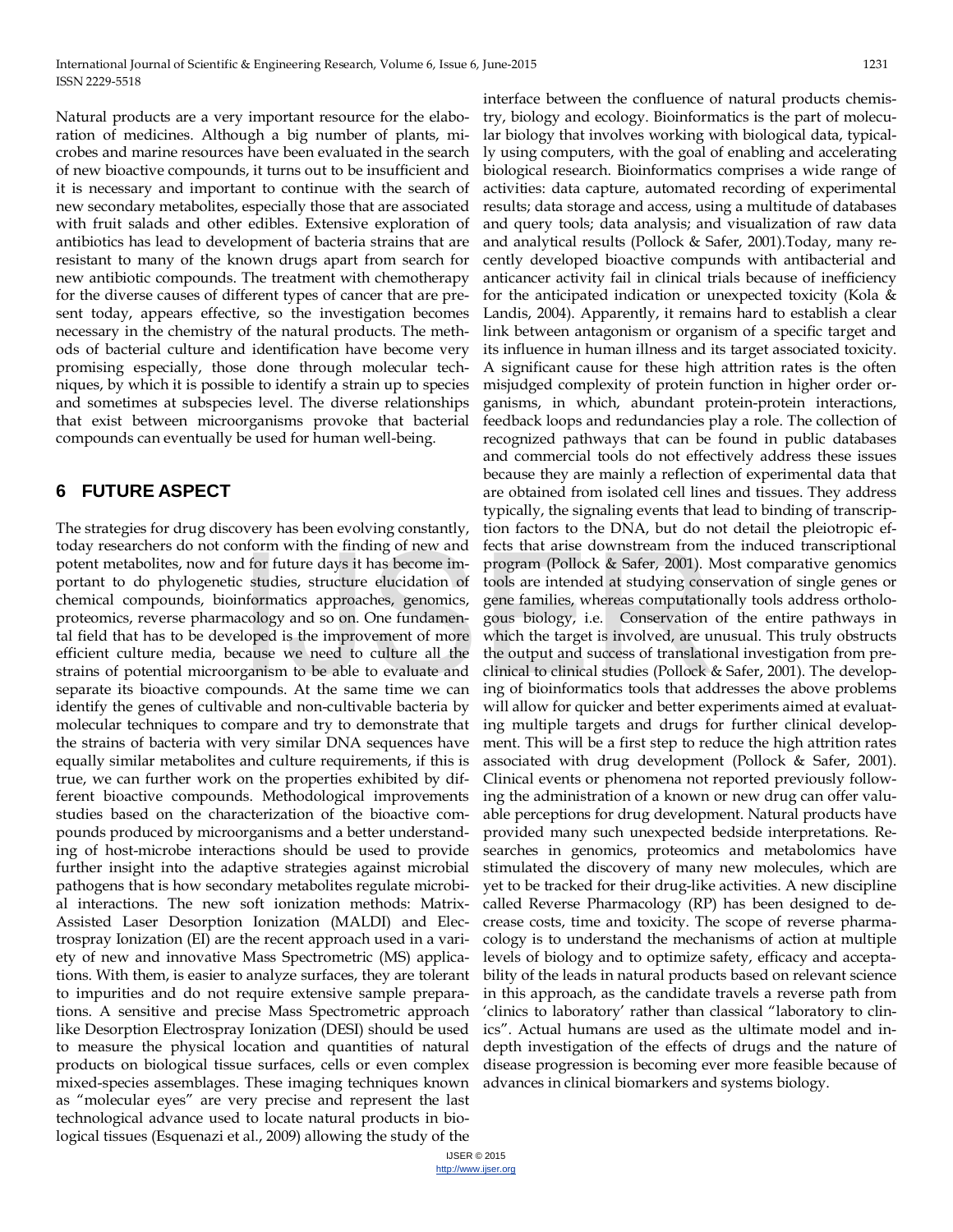#### **ACKNOWLEDGMENT**

Richa Shukla duly acknowledges the support provided by the Department of Biotechnology, Birla institute of technology under the guidance of Dr V K Nigam as a part of her project work. The author also wishes to thanks Mrs Urmila Shukla Mr Y M Shukla and Amulya Gaurav for their contribution.

### **REFERENCES**

- [1] Abdel-Gawad, A.M. (2002). Biological Control of Some Tomato Diseases Caused by Fusarium spp. and Alternaria spp. Ph.D. Thesis, p: 106. Faculty of Science, Cairo University, Cairo, Egypt
- [2] Al-Shuneigat J., Cox S.D. and Markham J.L.,(2005).Effects of a topical essential oilcontaining formulation on biofilm-forming coagulasenegative staphylococci. Lett. Appl. Microbiol., 41: 52-55.
- [3] Arai, K., Rawlings, B.J., Yoshizawa, Y. and Vederas, C., (1989). Comparision of stereochemistry of polyketide and fatty acid enoyl thiol ester reductase. J. Am.Chem.Soc.111, 3391-3399
- [4] Asha B. B., Nayaka S. C., Udaya shankar A. C., Srinivas C. and Niranjana S. R., (2011). Selection of effective bio-antagonistic bacteria for biological control of tomato wilt caused by Fusarium oxysporum f. Sp. Lycopersici. The Bioscan .6:239 - 244..
- [5] Bais Y.G., Nimbekar T.P., Wanjari B.E., Timande S.P., (2012). Isolation of antibacterial compound from marine soil Actinomycetes. International journal of Biomedical and Advance Research, 3:193-197
- Bhaskar J., Usman M., Smitha S., and Bhat G. K. (2004): Bacteriological profile of street foods in Mangalore. Indian J. Med. Microbiol. 22, 197-198
- [7] Bhattacharyya P. N. and Jha D. K. (2011). Optimization of cultural conditions affecting growth and improved bioactive metabolite production by a sub surface Aspergillus strain TSF 146. International journal of Applied Biology and Pharmaceutical Technology . 11:23 - 29. Mangalore. Indian J. Med. Microbiol. 22,<br>
Mangalore. Indian J. Med. Microbiol. 22,<br>
Itagawa I., Altohyrtin A., (2000).<br>
from the Okinawan marine sponge I<br>
and improved bioactive metabolite pro-<br>
Aspergillus strain TSF 146.
- [8] Burkholder, P.R.; Pfister, R.M. & Leitz, F.H. (1966). Production of a Pyrrole Antibiotic by marine bacteria. Applied Microbiology. 14:649- 653
- [9] Collins J. K., Thornton G., Sullivan G. O., (1998). Selection of probiotic strains for human application. Int. Dairy J., 8, 487–490
- [10] Dikin A., Sijam K.N., Kadir J. and Seman I.A. (2007). Effect of Different Carbon Sources and Peptones on the Production of Antimicrobial Substances from Bacteria against Schizophyllum commune FR. International Journal Of Agriculture & Biology. 14:113 - 129.
- [11] Dikin. A., K. Sijam, J. Kadir and A.S. Idris, (2005). Extraction of Antimicrobial Substances from Antagonistic Bacteria against Schyzophyllum commune Fr. In: Proc. 27th Malaysian Microbiology Symposium. Innovation through Microbes. Grand Plaza Parkroyal Penang. Malaysia, 24-27 November 2005
- [12] Duffy B.K. and G Defago, (1999). Environmental factors modulating antibiotic and siderophore biosynthesis by Pseudomonas fluorescens biocontrol strains. Appl. Environ. Microbiol., 65: 2429–2438
- [13] Ekelund F., Ronn R. and Christensen S., (2001). Distribution with depth of protozoa, bacteria and fungi in soil profiles from three Danish forest sites. Soil Biol Biochem 33:475-48
- [14] El-Banna N.M., (2006). Effect of carbon sources on the antimicrobial activity of Corynebacterium kutscheri and Corynebacterium xerosis.African J. Biotechnol., 5: 833–835
- [15] Esquenazi E., Coates R.C., Grindberg R.V., Ishoey T., Brinda D., (2009) Single Cell genome amplification accelerates identification of the apratoxin biosynthetic pathway from a complex microbial assem-

blage. PLoS ONE 6: e 18565

- [16] Gebreel, H.M., El-Mehalawy A.A., El-Kholy I.M., Rifaat H.M. and Humid A.A., (2008). Antimicrobial Activities of Certain Bacteria Isolated from Egyptian Soil Against Pathogenic Fungi. J. Agric. Biol. Sci., 4: 331–339
- [17] Hannusch, D.J. and G.J. Boland, (1996). Interaction of air temperature, relative humidity and biological control agents on grey mould of bean. European J. Plant Pathol., 102: 133–142
- [18] Heydari, A. and I.J. Misaghi, (1998). Biocontrol activity Burkholderia cepacia against Rhizoctonia solani in herbicide-treated soil. Plant Soil, 202: 109–116
- [19] Hirayama K, Rafter J (2000). The role of probiotic bacteria in cancer prevention. Microbes Infect. 2: 681-686.
- [20]Ismail Kola, Ph.D. (Med), is Senior Vice-President of Basic Research at Merck Research Labs, 126 East Lincoln Avenue, Rahway, New Jersey 07075, USA.
- [21]John Landis, Ph.D., is Senior Vice-President Pharmaceutical Sciences and Compliance Clinical Sciences at Schering-Plough Research Institute, 2000 Galloping Hill Road, Kenilworth New Jersey 07033, USA.
- [22] Khamna S., Yokota A., Peberdy J.F., Lumyong S., (2009). Antifungal activity of Streptomyces spp. isolated from rhizosphere of Thai medicinal plants. Int. J. Integr. Biol., 6(3): 143-147.
- [23] Kobayashi M., Aoki. S., Sakai H., Kawazoe K., Kihara N., Sasaki T., Kitagawa I., Altohyrtin A., (2000). A potent anti-tumor macrolide from the Okinawan marine sponge Hyrtios altum. Tetrahedron Lett., 34, 2795–2798
- [24] Kurze, S. and H. Bahl, (2001). Biological control of fungal strawberry diseases caused by Serratia plymuthica HRO-C48. Plant Dis., 85: 529– 534
- [25] Lee, Y. K., Senthilkumar, M., Kim, J. H., Swarnalakshmi K., Annapurna K., (2008). Purification and partial characterization of antifungal metabolite from Paenibacillus lentimorbus WJ5. World J. Microbio. and Biotechno. 24 (12), 3057- 3062.
- [26] Nakamura, H.; Iitaka, Y.; Kitahara, T.; Okazaki, T.; Okami, Y. (1977) Structure of asplasmomycin. Journal of Antibiotics, 30, 714-719
- [27] Newman D. J. and Cragg G. M. (2007), "Natural products as sources of new drugs over the last 25 years, "Journal of Natural Products, vol. 70, no. 3, pp. 461–477.
- [28] Ogata K,Osawda H,Tani Y (1977) J Ferment Technol 55:28
- [29] Okami, Y. (1986). Marine microorganisms as a source of bioactive agents. MicrobialEcology. 12:65–78
- [30] Pandey B, Ghimire P, Vishvanath P, Agrawal T.,(2004), Study on the antibacterial activity of the Actinomycetes isolated from the Khumbu Region of Nepal, Proceeding from, the great Himalays: Climate, Health, Ecology, Management and conservation Kathmandu; 12-15.
- [31] Pollock, S. & Safer, H. M. (2001). Bioinformatics in the Drug Discovery Process. Annual Reports in Medicinal Chemistry
- [32] Rajvanshi A., Kulshreshtha S., Nigam V. K., Gothwal R. K. and Pareek R. P., (2011). Antagonistic properties of different bacteria isolated from salads. Asian J. Exp. Science. 25:45 - 51.
- [33] Rajvanshi A., Nigam V. K., Kulshreshtha S. and Pareek R.P., (2012).Characterization of bacteriocin production from a new lactic acid bacteria. World journal of pharmacy and pharmaceutical sciences.1:100 - 1112.
- [34] Rajvanshi, A., (2010). Bacterial load on street vended salads in Jaipur city, India. Internet J food Safety., 12, 136-139.